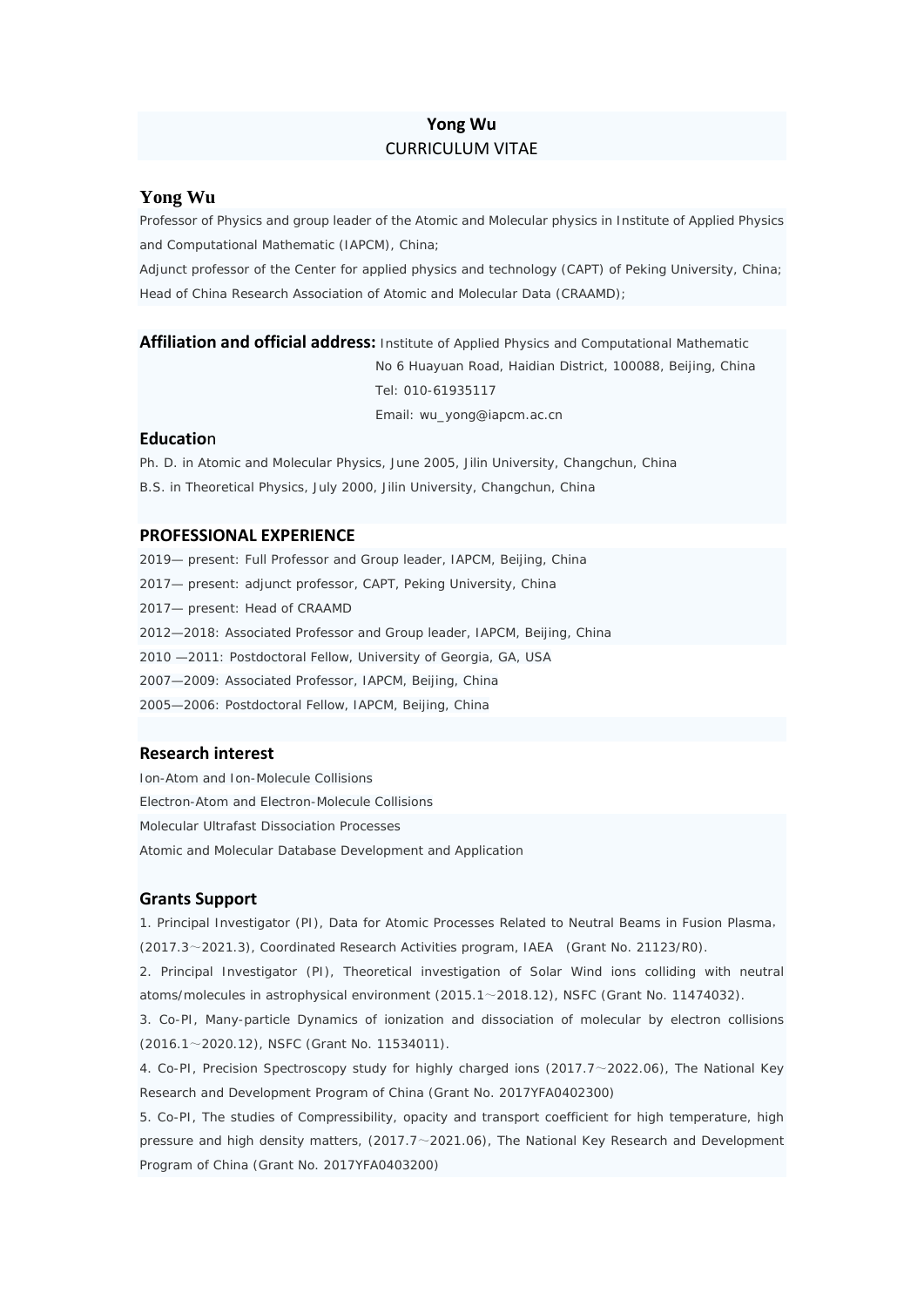#### **Recent Publications**

1. J. W. Gao; Y. Wu; J. G. Wang; A. Dubois; N. Sisourat, Double Electron Capture in H++H− Collisions, Phys. Rev. Lett, 122, 093402(2019).

2. Laser-induced inelastic diffraction from strong-field double ionization, Wei Quan, XiaoLei Hao, XiaoQing Hu, RenPing Sun, YanLan Wang, YongJu Chen, ShaoGang Yu, SongPo Xu, ZhiLei Xiao, XuanYang Lai, XingYu Li, Wilhelm Becker, Yong Wu\*, JianGuo Wang, XiaoJun Liu†, Jing Chen&, Phys. Rev. Letts 119, 243203 (2017).

3. Lei Chen; Xu Shan\*; Xi Zhao; Xiaolong Zhu; Xiaoqing Hu; Yong Wu\*; Wentian Feng; Dalong Guo; Ruitian Zhang; Yong Gao; Zhongkui Huang; Jianguo Wang; Xinwen Ma ; Xiangjun Chen\*,Two-body fragmentation dynamics of N<sub>2</sub>O<sup>q+</sup> (q = 2, 3) induced by electron-capture collisions with 5.7-keV/u Xe<sup>15+</sup>, Phys. Rev. A, 99 012710(2019).

4. Xiaoqing Hu, Cong-Zhang Gao, Wen-Jie Ma, Jianguo Wang and Yong Wu\*, Polarization potential and its effects on (e, 2e) reactions at intermediate energy, J. Phy. B, 52 105202 (2019).

5. Xiaohe Lin, Yong Wu\*, J. G. Wang, Bin Shao and R. K. Janev, Electron capture in slow collisions of O<sup>6+</sup> ions with atomic hydrogen, A&A 625, A29 (2019).

6. W. Yu, C.-Z. Gao\*, T. Jiang, Y. Zou, J.-G. Wang, Y. Wu\*, and B. Wei\*, A theoretical study of Ar8+-acetylene collisions at 1.2 MeV: Ionization and dissociation dynamics , J. Chem. Phys. 150, 124304 (2019).

7. Xiao He Lin, Yi Geng Peng, Yong Wu\*, Song Bin Zhang, Bin Shao, Jian GuoWang, Ratko Janev, Theoretical study of resonances formed in low-energy Li−+H collisions, Chemical Physics 522 10–14(2019)

8. Ju Yan Wu, Yong Wu, Yue Ying Qi, Jian Guo Wang, R. K. Janev and Song Bin Zhang Non-relativistic free–free Gaunt factors in Debye plasmas, MNRAS 486, 141–144 (2019)

9. Ju Yan Wu, Yong Wu, Yue Ying Qi, Jian Guo Wang, R. K. Janev, and Song Bin Zhang, Resonances in nonrelativistic free-free Gaunt factors with screened Coulomb interaction, Phys. Rev. A 99, 012705(2019)

10. Qing Bian, Yong Wu, Jian Guo Wang, and Song Bin Zhang, Bond-distance-dependent Auger decay of core-excited N2 using an ultrashort x-ray pump and continuous-wave IR-control scheme, **Phys. Rev. A** 99, 033404 (2019)

11. Yu kunYang, Yong Wu, Yizhi Qu, JianguoWang, R. K. Janev and Song Bin Zhang, Resonance studies using the contour deformation method in the complex momentum plane, Physics Letters A 383 (2019) 1929-1936 12. K Wang, Y Z Ou, C H Liu, L Liu, Y Wu, H-P Liebermann and R J Buenker. The influence of pseudo states on the single electron capture processes in low-energy collisions of N<sup>5+</sup> with He, J. Phys. B: At. Mol. Opt. Phys. 52 075202 (2019)

13. State-selective electron transfer in He<sup>+</sup>+He collisions at intermediate energies, J. W. Gao, Y. Wu, J. G. Wang, N. Sisourat, and A. Dubois, Phys. Rev. A 97, 052709 (2018).

14. Comparative study of inelastic squared form factors of the vibronic states of  $B^1\Sigma_u{}^+$ , C $^1\Pi_u$ , and EF $^1\Sigma_q{}^+$ for molecular hydrogen: Inelastic x-ray and electron scattering, Long-Quan Xu, Xu Kang, Yi-Geng Peng, Xin Xu, Ya-Wei Liu, Yong Wu\*, Ke Yang, Nozomu Hiraoka, Ku-Ding Tsuei, Jian-Guo Wang, and Lin-Fan Zhu\*\*, Phys. Rev. A 97, 032503 (2018).

15. "Molecular opacities of the transitions for the lowest four singlet states of BeH+, Xue-song Xu, An-qi Dai, Yi-Geng Peng, Yong Wu\* and J. G. Wang, J. Quant. Spectrosc. Radiat. Transfer, 206, 172-179 (2018) 16. Insights into reactive scattering of Pu + H<sub>2</sub> at low energies, Cong-Zhang Gao, Yong Wu\*, Ling Liu, Pei Wang and Jian-Guo Wang, EUROPHYS LETT, 119 (2017) 48007

17. Electron-impact ionization of Ne(2p) and Ar(3p) at intermediate energies: Role of the postcollision interaction, Xiaoqing Hu, Cong-Zhang Gao, Zhanbin Chen, Jianguo Wang, Yong Wu\* and Yang Wang\*, Phys.